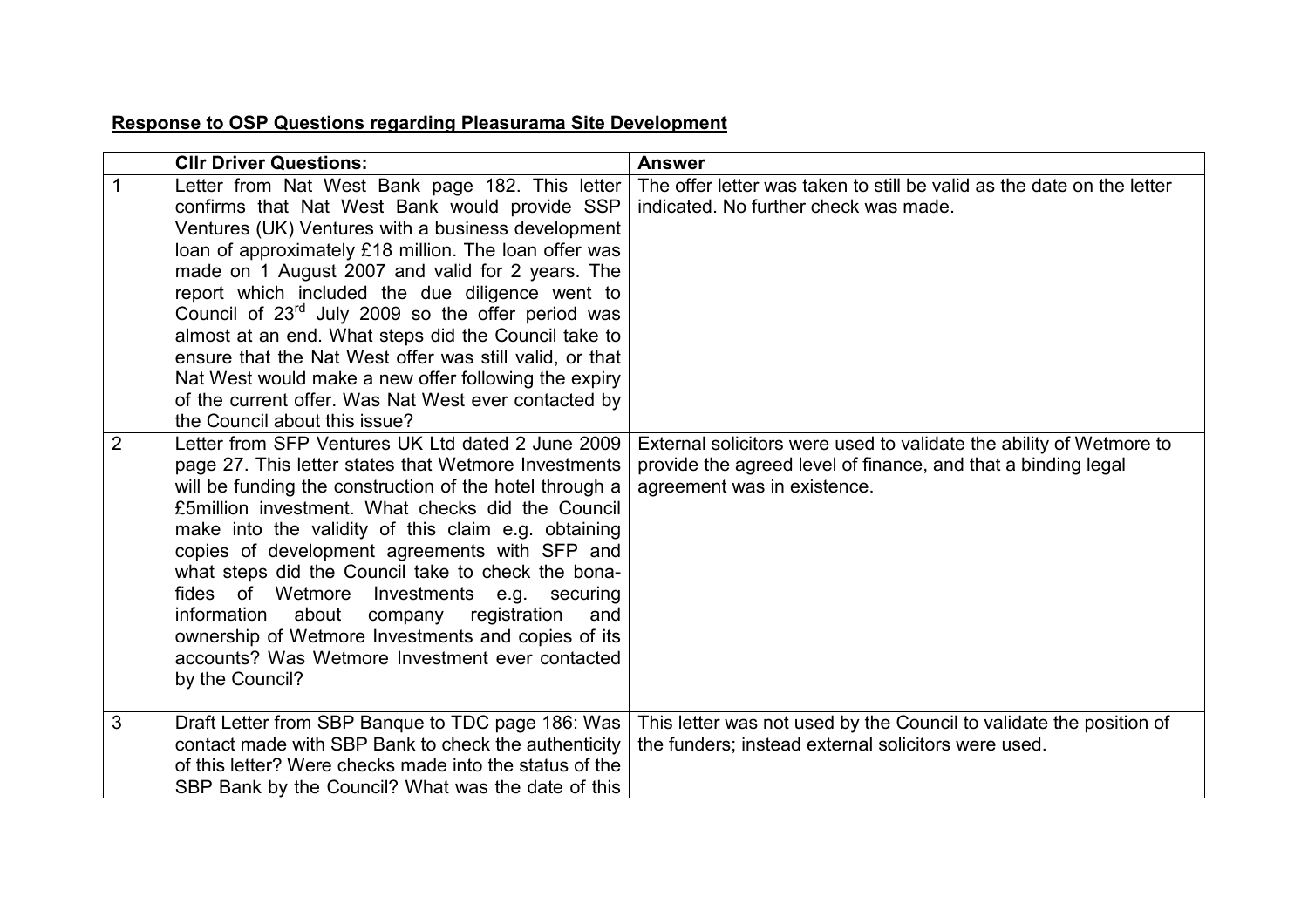|                | letter? Who wrote this letter? Why was such an         |                                                                      |
|----------------|--------------------------------------------------------|----------------------------------------------------------------------|
|                | obviously suspicious letter ever accepted by the       |                                                                      |
|                | council as being genuine and whey was it presented     |                                                                      |
|                | to members without comment on its origins and its      |                                                                      |
|                | validity?                                              |                                                                      |
| $\overline{4}$ | One final question:-The letter from SBP dated 16       | See above.                                                           |
|                | September (page 181) appears to have a fax number      |                                                                      |
|                | 01473327340 which I believe is Ipswich, Kesgrave or    | Point of information - the copy fax provided in the papers was not   |
|                | Hadleigh at the bottom of the page. The transmission   | fully reproduced and had cut off a portion of the date that the fax  |
|                | date of the fax appears to be September 8th at         | was sent, which was actually shown as 16 Sept 08.                    |
|                | 14.04pm. This document therefore appears to have       | The fax number fits with it having been sent by Mr David Clark,      |
|                | been transmitted before the date which appears on it   | then of Prettys Solicitors, who were acting on behalf of the         |
|                | (16th September 2008).                                 | developer and worked out of offices in Ipswich.                      |
|                | At the top of the page there is a fax imprint dated 16 |                                                                      |
|                | September at 14.37. The fax number is the SBP          |                                                                      |
|                | Bangu fax number. This suggests to me that the letter  |                                                                      |
|                | was drafted in England then faxed to the SBP Banque    |                                                                      |
|                | on 8 September and then faxed by SBP Banque to         |                                                                      |
|                | TDC on 16th September. I am unaware that bank          |                                                                      |
|                | clients are able to draft or sign letters on their     |                                                                      |
|                | bankers. This would undermine confidence in the        |                                                                      |
|                | banking system and the due diligence process and       |                                                                      |
|                | could suggest fraudulent collusion. Could you tell me  |                                                                      |
|                | if Council officers checked these suspicious fax       |                                                                      |
|                | imprints and if so what action was taken?              |                                                                      |
|                | <b>Richard Nicholson</b>                               |                                                                      |
| 1              | Letter from Nat West Bank page 182: This letter        | See Ian Driver response no. 1                                        |
|                | confirms that Nat West Bank would provide SFP          |                                                                      |
|                | Ventures (UK) Ltd with a business development loan     | Contact has been made with Natwest to check the validity of the      |
|                | of approximately £18 million. The loan offer was       | letter and although no written reply has been received, the Natwest  |
|                | made on 1 August 2007 and included a 2 year            | staff indicated that there was nothing to suggest that it was        |
|                | repayment term. The report which included this due     | fraudulent; and it was left with them to investigate and take action |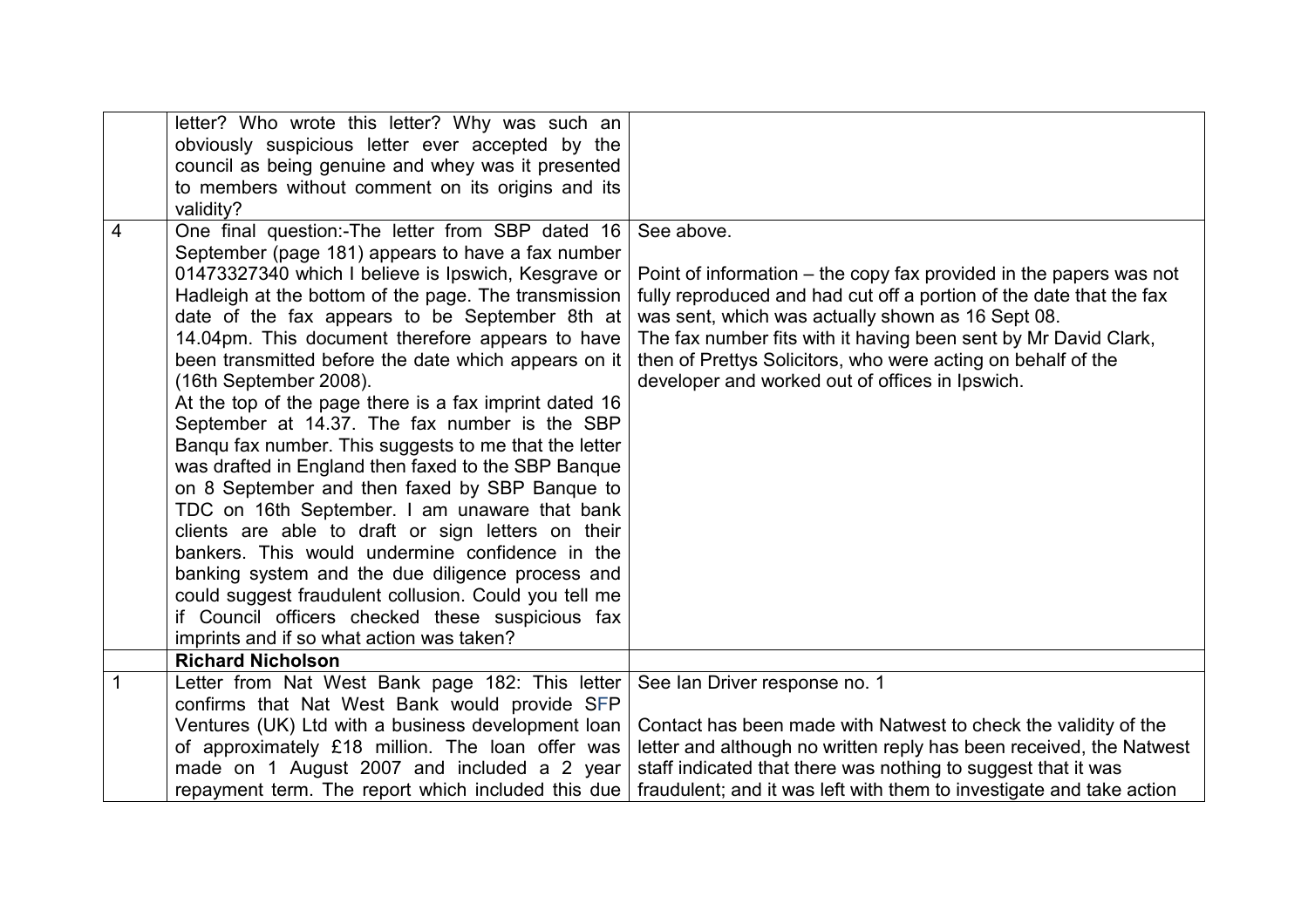|                | diligence document went to Council of 23 <sup>rd</sup> July 2009 | as appropriate if their checks indicated that the document was a |
|----------------|------------------------------------------------------------------|------------------------------------------------------------------|
|                | so the offer was almost 2 years old at the time it was           | forgery.                                                         |
|                | considered by councillors. What steps did the Council            |                                                                  |
|                | take to ensure that the Nat West offer was still valid.          |                                                                  |
|                | or that Nat West would make a revised offer? Was                 |                                                                  |
|                | Nat West ever contacted by the Council about this                |                                                                  |
|                | issue? My concern is that accepting a 2 year old letter          |                                                                  |
|                | from the bank as evidence of funding is a high risk. I           |                                                                  |
|                | am also concerned that the letter appears to be                  |                                                                  |
|                | "open-ended". In my experience a formal letter of                |                                                                  |
|                | offer by a bank would include terms and conditions               |                                                                  |
|                | and a disclaimer to the effect that "Nat West reserves           |                                                                  |
|                | the right to withdraw the offer at any time". Without            |                                                                  |
|                | such caveats I am I am very suspicious of this letter's          |                                                                  |
|                | provenance and think it should be investigated                   |                                                                  |
|                | further. Do we have original letter?                             |                                                                  |
| $\overline{2}$ | Letter from SFP Ventures UK Ltd dated 2 June 2009                | See Ian Driver response no. 2                                    |
|                | page 27: This letter states that Wetmore Investments             |                                                                  |
|                | will be funding the construction of the hotel through a          |                                                                  |
|                | £5 million investment. What checks did the Council               |                                                                  |
|                | make into the validity of this claim e.g. obtaining              |                                                                  |
|                | copies of development agreements with SFP, and                   |                                                                  |
|                | what steps did the council take to check the bona-               |                                                                  |
|                | fides of Wetmore Investments e.g. securing                       |                                                                  |
|                | information<br>about<br>registration<br>company<br>and           |                                                                  |
|                | ownership of Wetmore Investments and copies of its               |                                                                  |
|                | accounts. Was Wetmore Investment ever contacted                  |                                                                  |
|                | by the council?                                                  |                                                                  |
| 3              | Draft Letter from SBP Banque to TDC page 186: Was                | See answer above.                                                |
|                | contact made with SBP Bank to check the authenticity             |                                                                  |
|                | of this letter. Were checks made into the status of the          |                                                                  |
|                | SBP Bank by the Council? What was the date of this               |                                                                  |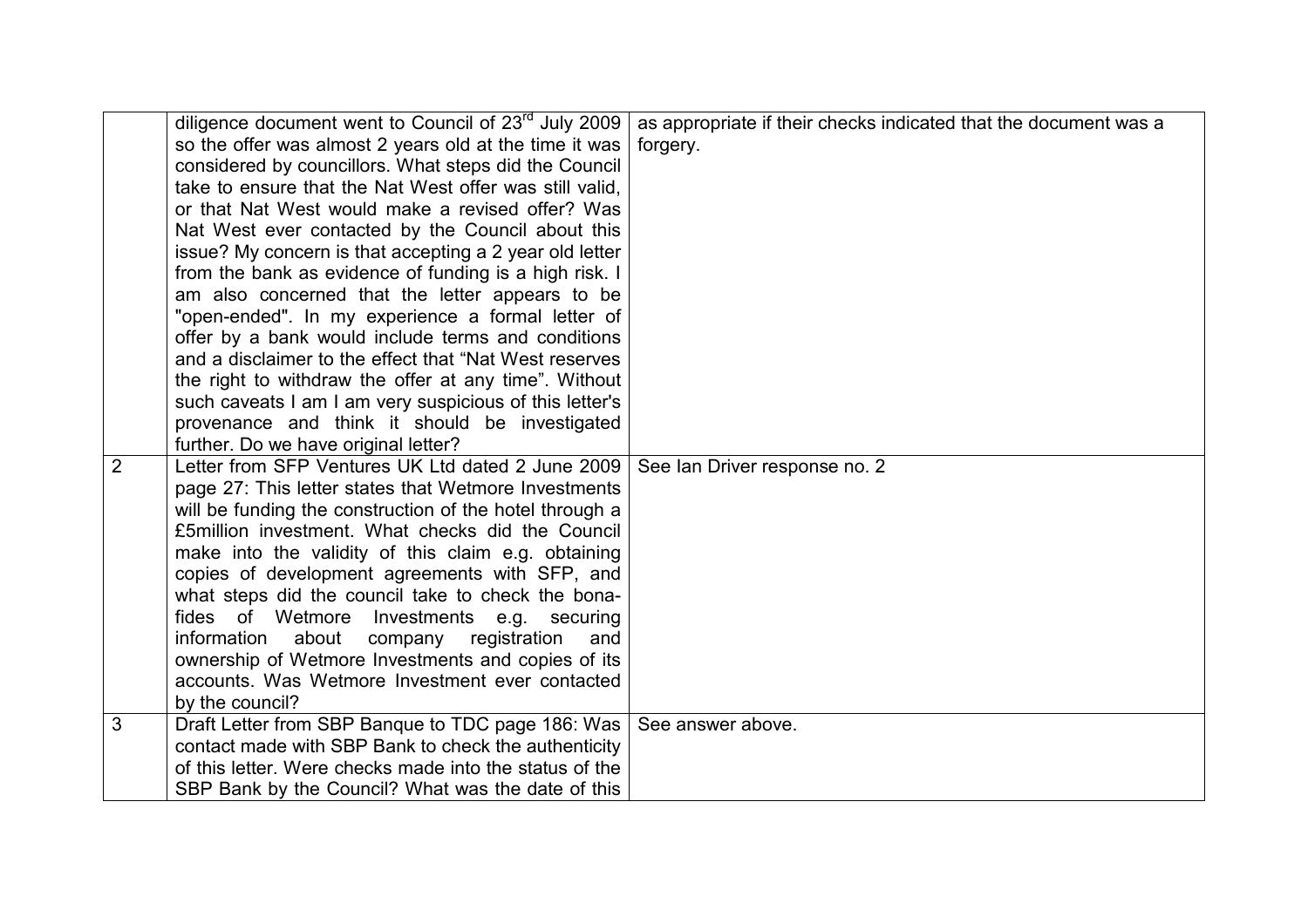| 4 | letter? Who wrote this letter? Why was such an<br>obviously suspicious letter ever accepted by the<br>council as being genuine and why was it presented to<br>members without comment on its origins and its<br>validity?<br>Could you tell me whether any Cabinet members or<br>Councillors or Council officers raised questions about | No questions were raised as far as I recall. |
|---|-----------------------------------------------------------------------------------------------------------------------------------------------------------------------------------------------------------------------------------------------------------------------------------------------------------------------------------------|----------------------------------------------|
|   | any the due diligence documents presented in the<br>2009 reports to Cabinet and Council? What were<br>these questions and what action did the Council take<br>to investigate the questions raised?                                                                                                                                      |                                              |
|   | <b>Roz Binks</b>                                                                                                                                                                                                                                                                                                                        |                                              |
|   | At the Full Council Meeting of 5 December 2002, a                                                                                                                                                                                                                                                                                       |                                              |
|   | presentation was made by Mr Terence Painter as<br>Agent, Peter Rutter and Ray Welsh as architects for<br><b>SFP Ventures Partners Ltd.</b>                                                                                                                                                                                              |                                              |
|   | Following a Q & A session for Members, a Cabinet<br>recommendation was proposed and approved as<br>follows:                                                                                                                                                                                                                             |                                              |
|   | SFP Ventures Partners Ltd offer and proposals<br>$1_{\ldots}$<br>for the site be accepted subject to satisfactory<br>resolution of the legal documentation.                                                                                                                                                                             |                                              |
|   | Delegated authority to resolve any amendments<br>2.<br>to the proposals during negotiation of legal<br>documentation be given to the Director of<br>Support Services, in conjunction with the Leader<br>of the Council and the Cabinet member with<br>portfolio for Regeneration and Economic<br>Development.                           |                                              |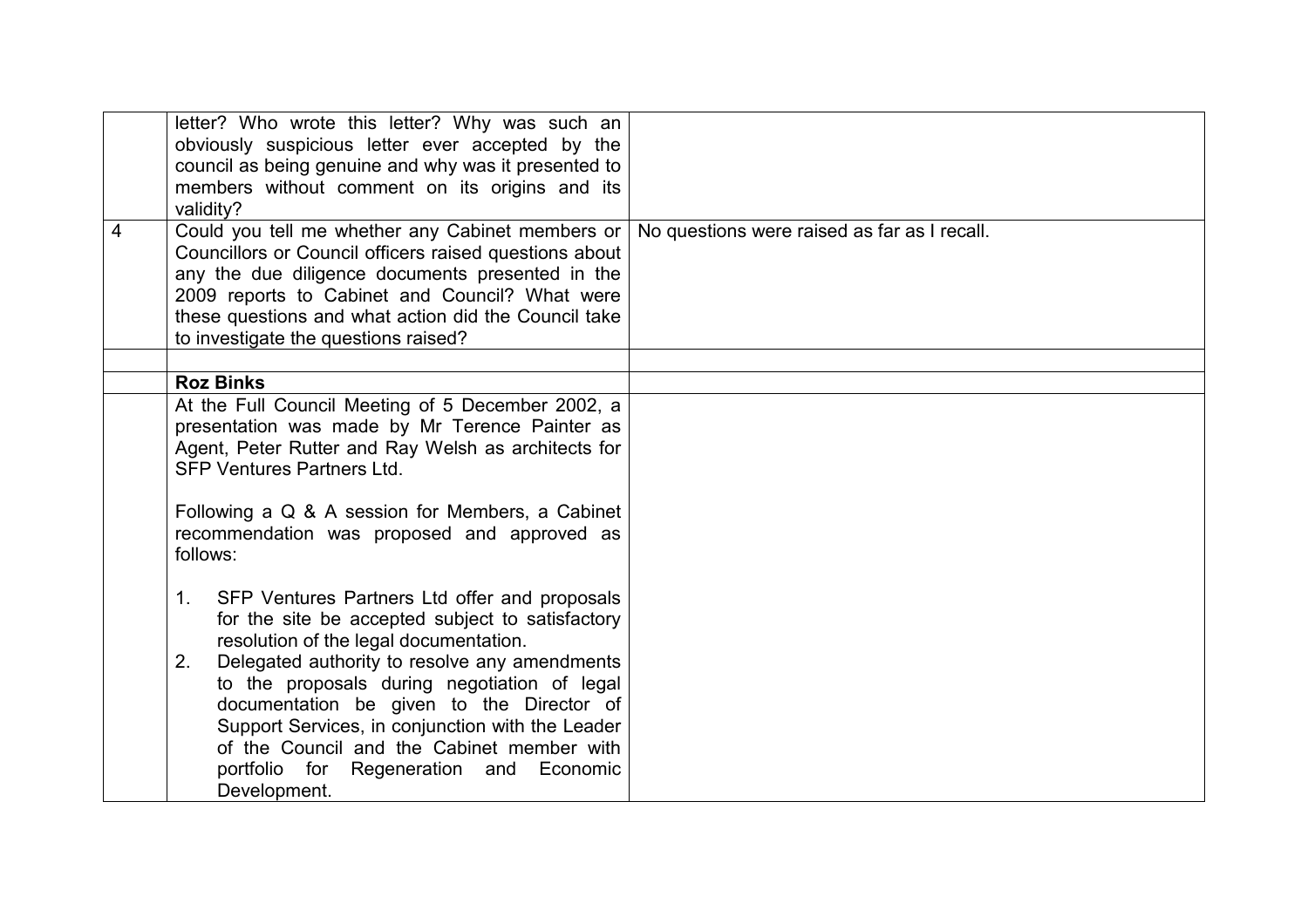|                | Authority be given to employ Eversheds as our<br>3 <sub>1</sub><br>solicitors acting on this matter, with legal costs to<br>be met by the purchasers.                                                                                                                                                                                                                                                                                                                                                                                                                         |                                                                                                                                                                                 |
|----------------|-------------------------------------------------------------------------------------------------------------------------------------------------------------------------------------------------------------------------------------------------------------------------------------------------------------------------------------------------------------------------------------------------------------------------------------------------------------------------------------------------------------------------------------------------------------------------------|---------------------------------------------------------------------------------------------------------------------------------------------------------------------------------|
| 1              | On what evidence did the Cabinet Members of<br>December 2002 base their recommendation, in<br>addition to the presentation that night?                                                                                                                                                                                                                                                                                                                                                                                                                                        | Don't know - Officers who were party to the 2002 decisions are no<br>longer employed by the Council; and no records exist that refer to<br>this.                                |
| $\overline{2}$ | Since the proposal contains no mention of financial<br>documentation, the assumption must be that this<br>aspect of the decision had already been satisfied.<br>What documents did the 2002 administration see that<br>satisfied this point?                                                                                                                                                                                                                                                                                                                                  | See above.                                                                                                                                                                      |
| 3              | Delegated authority to resolve any amendments to<br>negotiation<br>proposal<br>during<br>of<br>the<br>legal<br>documentation was passed to one TDC officer and<br>two councillors: one assumes that the Director of<br>Support Services was sufficiently qualified to consider<br>any amendments, but is there any evidence of a<br>discussion in full Council with regard to the<br>qualifications of the two Members, that enabled them<br>to consider and possibly decide on any amendments<br>to a large development project during highly complex<br>legal negotiations? | See above.                                                                                                                                                                      |
| 4              | Is there any evidence to show that TDC officers at the<br>time considered this to be a prudent delegation of<br>responsibility for decision-taking?                                                                                                                                                                                                                                                                                                                                                                                                                           | See above.                                                                                                                                                                      |
| 5              | "The Audit Commission carried out an investigation in<br>2001/02 into issues relating to the Council's handling<br>of the disposal of the Pleasurama site in Ramsgate.<br>During the course of the investigation, we identified a<br>number of weaknesses in the Council's arrangements<br>which could have had serious repercussions. We<br>made a number of recommendations to the council to                                                                                                                                                                               | CIIr C Hart, CIIr D Green and CIIr I Johnston were all on the Cabinet<br>in 2002.<br>(other cabinet members were: R Nicholson, P Rollins, M Derrane,<br>K Gregory, M Harrison). |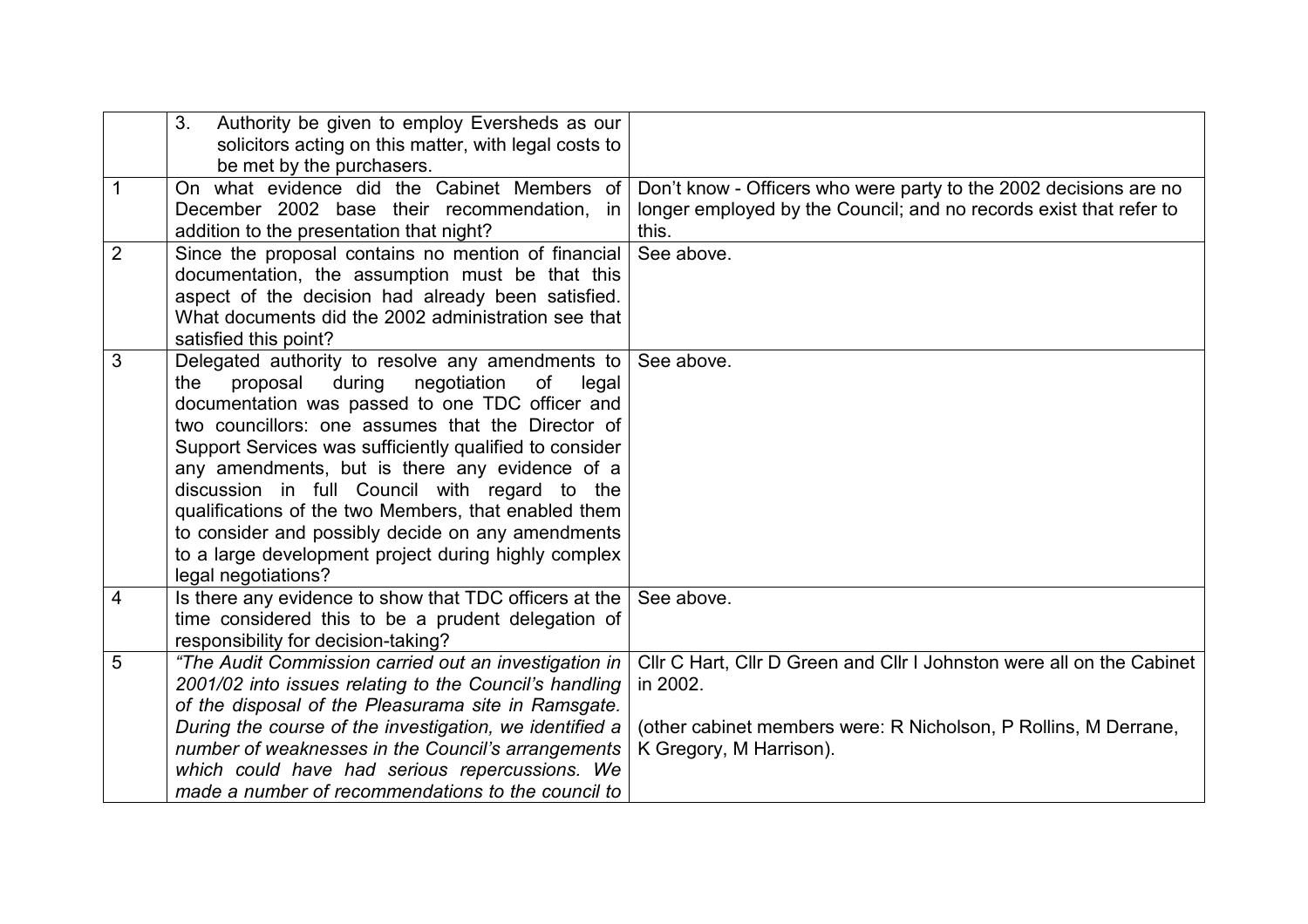|                | strengthen the corporate governance arrangements,<br>which we set out in an action plan." (Ref: TH004 The<br>Pleasurama Site Project Follow-up Report Date:<br>January 2005)                                                                                                                              |                                                                                                                                                                                                                                                                                                                                                                                                                                                                                                                                                                                                                                                                                                                                                                                                                                                                     |
|----------------|-----------------------------------------------------------------------------------------------------------------------------------------------------------------------------------------------------------------------------------------------------------------------------------------------------------|---------------------------------------------------------------------------------------------------------------------------------------------------------------------------------------------------------------------------------------------------------------------------------------------------------------------------------------------------------------------------------------------------------------------------------------------------------------------------------------------------------------------------------------------------------------------------------------------------------------------------------------------------------------------------------------------------------------------------------------------------------------------------------------------------------------------------------------------------------------------|
|                | From the above it is clear that the Audit Commission<br>found failings in the administration of the council,<br>which were not picked up by the 2002 Cabinet. Are<br>any Members of that 2002 Cabinet currently in a<br>position within TDC to make decisions on long-term<br>large development projects? |                                                                                                                                                                                                                                                                                                                                                                                                                                                                                                                                                                                                                                                                                                                                                                                                                                                                     |
| 6              | Can you confirm that expenses with regard to legal<br>work and documentation for this development have<br>so far been covered by the developer? If not, how<br>much has been paid by TDC? If known, what<br>percentage is this of the total bill?                                                         | All external legal fees that were incurred in drafting the original<br>agreement and the revised agreement in 2009 have been<br>reimbursed by the Developer.                                                                                                                                                                                                                                                                                                                                                                                                                                                                                                                                                                                                                                                                                                        |
| $\overline{7}$ | Statements have been aired publicly regarding the<br>construction costs borne by the developer. Does TDC<br>have any proof of this expenditure? If so, how much<br>in total and has it been justified as reasonable?                                                                                      | Over £600k has been spent on reinforcing the cliff facing wall; TDC<br>undertook this work which was paid for by the Developer.<br>Road and drainage works have been undertaken by the developer<br>- TDC have no detailed costs for these works.<br>Site works including laying the foundations – we do not have<br>detailed costs for these works.<br>A sum of £1 million has been paid to the council as a bond in<br>relation to the completion of the hotel.<br>There are professional fees for a significant number of aspects of<br>the development – but the council do not have the detailed costs of<br>these.<br>The developer has indicated that the total of these costs to be<br>between £4- £5m, but the exact sum has not been a major issue as<br>the significant sums obviously invested demonstrate a serious<br>intent with regard to the site. |